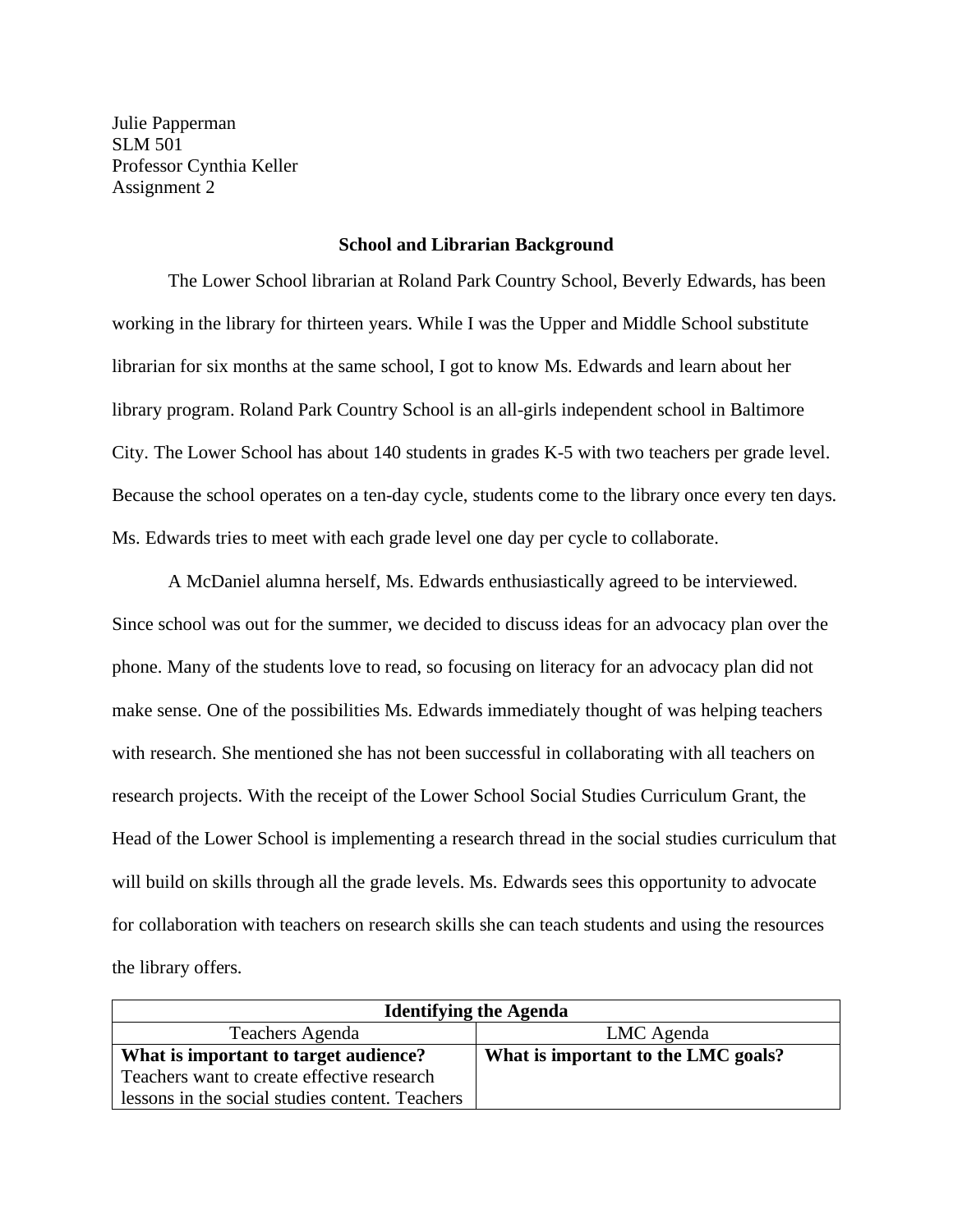| want students to be successful and               | The librarian wants to enable students to be    |  |
|--------------------------------------------------|-------------------------------------------------|--|
| independent researchers.                         | effective researchers and use high quality      |  |
|                                                  | resources.                                      |  |
| What is foremost in their minds?                 |                                                 |  |
| Teachers want to meet the expectations of the    | How can you fulfill LMC goals by linking        |  |
| new research strand that will be in their        | to their agenda?                                |  |
| curriculum.                                      | The librarian can provide lessons on research   |  |
|                                                  | strategies and steps that build on those skills |  |
| How can you link up to their agenda?             | from one grade to the next.                     |  |
| The librarian can provide instruction in         |                                                 |  |
| research skills and access to high quality       | What services can you provide?                  |  |
| research resources.                              | The librarian can provide training sessions     |  |
|                                                  | about the research resources in the library.    |  |
| What can the LMS do to help move their           | She can collaborate with teachers on            |  |
| agenda forward?                                  | integrating research lessons into their project |  |
| The librarian can collaborate with teachers to   | units. The librarian can teach the research     |  |
| integrate research lessons into their projects   | lessons to students. Screencasts about the      |  |
| for meaningful instruction. She can also         | databases can be made for teachers and          |  |
| provide instruction for students on how to use   | students.                                       |  |
| the databases in library classes.                |                                                 |  |
|                                                  | What resources do you have?                     |  |
| How can you benefit them and their needs?        | The library has access to databases and high-   |  |
| The librarian can benefit teachers by saving     | quality books for students to use for research. |  |
| them time by teaching research lessons in the    | Web tools to make screencasts.                  |  |
| library and/or classroom. The librarian can      |                                                 |  |
| meet their needs as an expert in research skills | What benefits can you provide?                  |  |
| that can provide students support in their       | The librarian can provide students with         |  |
| projects.                                        | essential research skills that can be           |  |
|                                                  | incorporated into existing projects and allow   |  |
|                                                  | students to become independent and effective    |  |
|                                                  | researchers. The librarian can provide          |  |
|                                                  | teachers with support in planning and           |  |
|                                                  | teaching research as well as familiarizing      |  |
|                                                  | them with the library's databases.              |  |

## **What are the benefits?**

Valuable benefits of this advocacy plan exist for teachers. Teachers will gain knowledge about the databases in the library. Collaboration will allow research skills to be seamlessly incorporated into projects fulfilling the new research thread in the social studies curriculum. Guided by an information specialist, teachers will help students to become responsible information users and independent researchers, which will improve their critical thinking skills.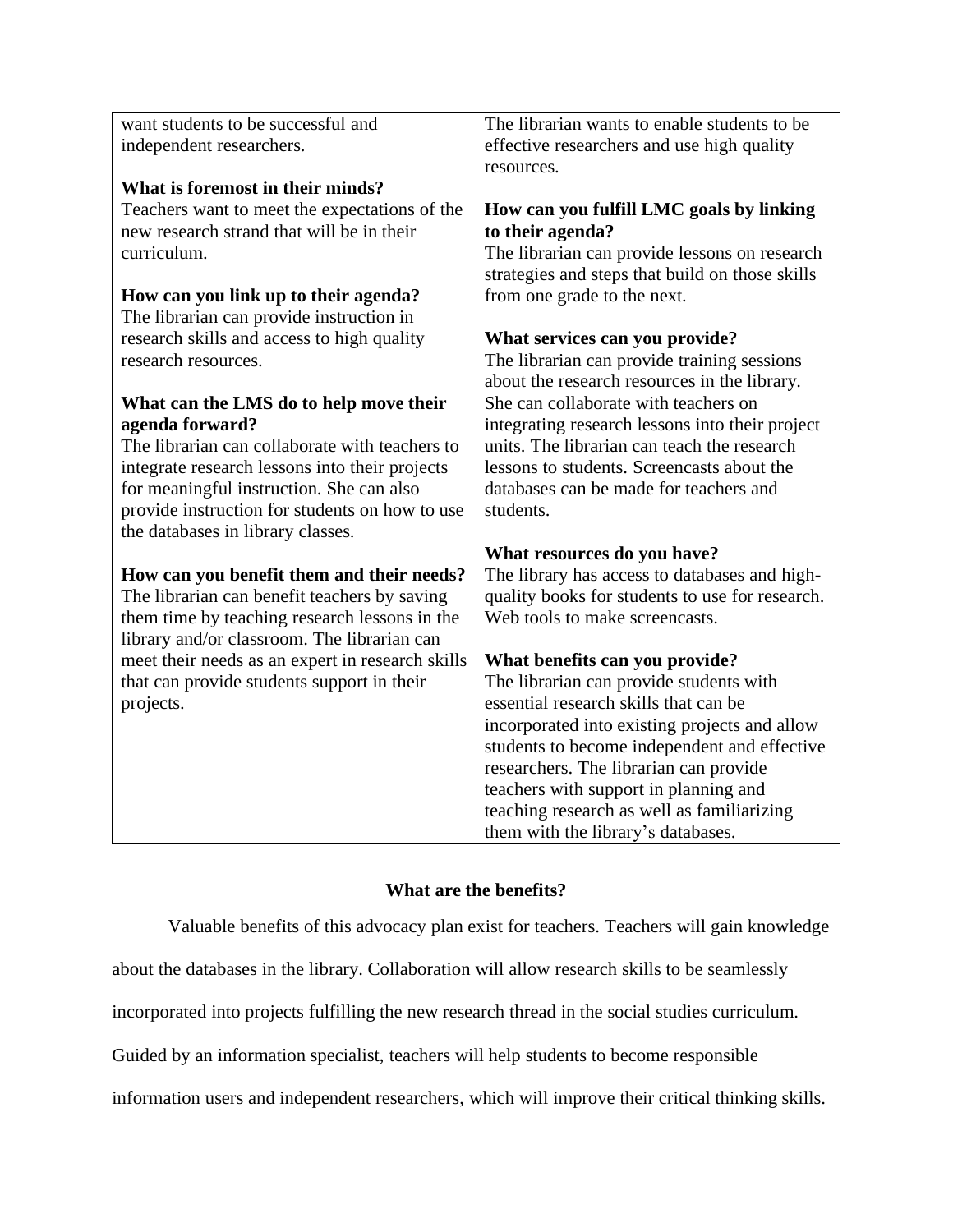#### **What service is provided?**

The librarian will serve the teachers in different ways through this advocacy plan. Common planning time with the librarian will take place to develop research lessons that coordinate with class projects. Co-taught lessons for research skills will be incorporated in units. Teachers will receive professional development on the use of databases.

#### **Evaluation**

#### **How do you know the plan has been successful?**

Several methods of evaluation will take place to measure the success of the advocacy plan. The librarian will use her plan book to document the number of collaborative research lessons taught. This can be used to measure an increase in lessons from the previous year and years to come. Notes from grade level meetings will document the amount of collaborative planning that takes place during the campaign. A teacher survey will be given at the beginning of the year to determine what aspects of research they want or need help with and potential project ideas. Another survey will be given after a project is completed that involved working with the librarian that will measure the satisfaction of the teachers' experience and whether their needs were met. The librarian will seek feedback from the Head of the Lower School through conversation in curriculum meetings and observations.

#### **How do the desired outcomes show a strengthening of the advocates and**

#### **supporters?**

Through this advocacy plan, teachers will learn about the resources in the library and the research skills the librarian can help students gain. Collaborating will build partnerships among the faculty that allows everyone's expertise to be used, which will provide students with rigorous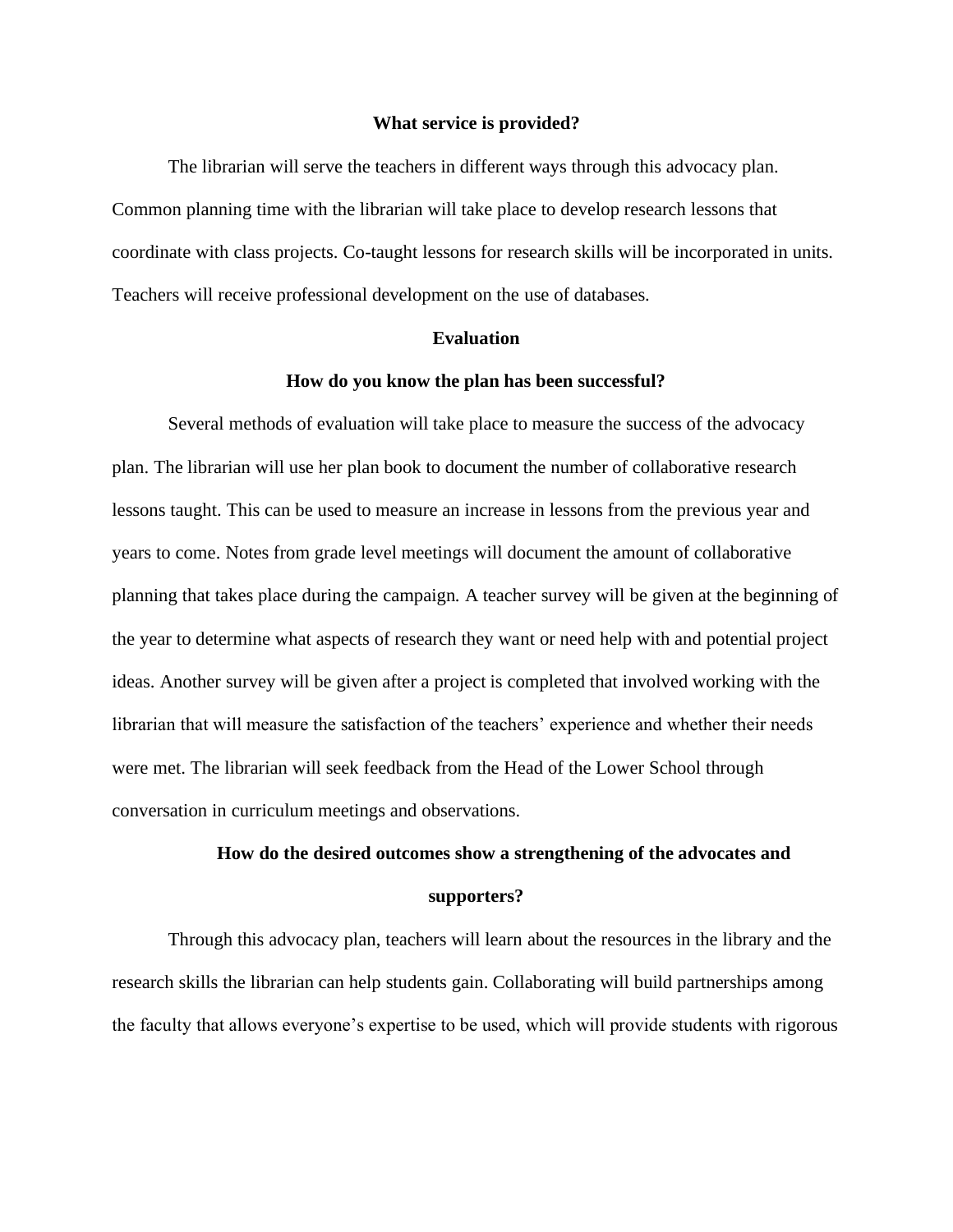and engaging learning experiences. Administrators and parents will see student success in researching, which could lead to an increase in support for the faculty and library.

#### **Key Message**

The school librarian is a collaborative partner and information specialist that can plan and teach research skills in class assignments and projects. Using the expertise of the school librarian will make teacher instruction time more manageable and give them support through the entire project. Students will gain the necessary skills to be independent researchers and critical thinkers in a world full of information.

#### **Goal**

By the end of the school year, collaboration with teachers to incorporate research skills and the library's databases into their projects will have increased. This supports the Head of the Lower School's initiative to include a research thread in the social studies curriculum for all grade levels.

#### **Target Audience**

Teachers are the target audience, especially those that teach social studies.

#### **Stakeholders**

- Students Students use the library's resources for research such as databases and books. They are acquiring research skills the librarian teaches them that enable them to be independent information seekers and users.
- Administration The Head of the Lower School is tasked with developing a research thread that builds on research skills from kindergarten to fifth grade in social studies. She wants students to be able to research more independently and consistently build on those research skills as they progress through the grade levels.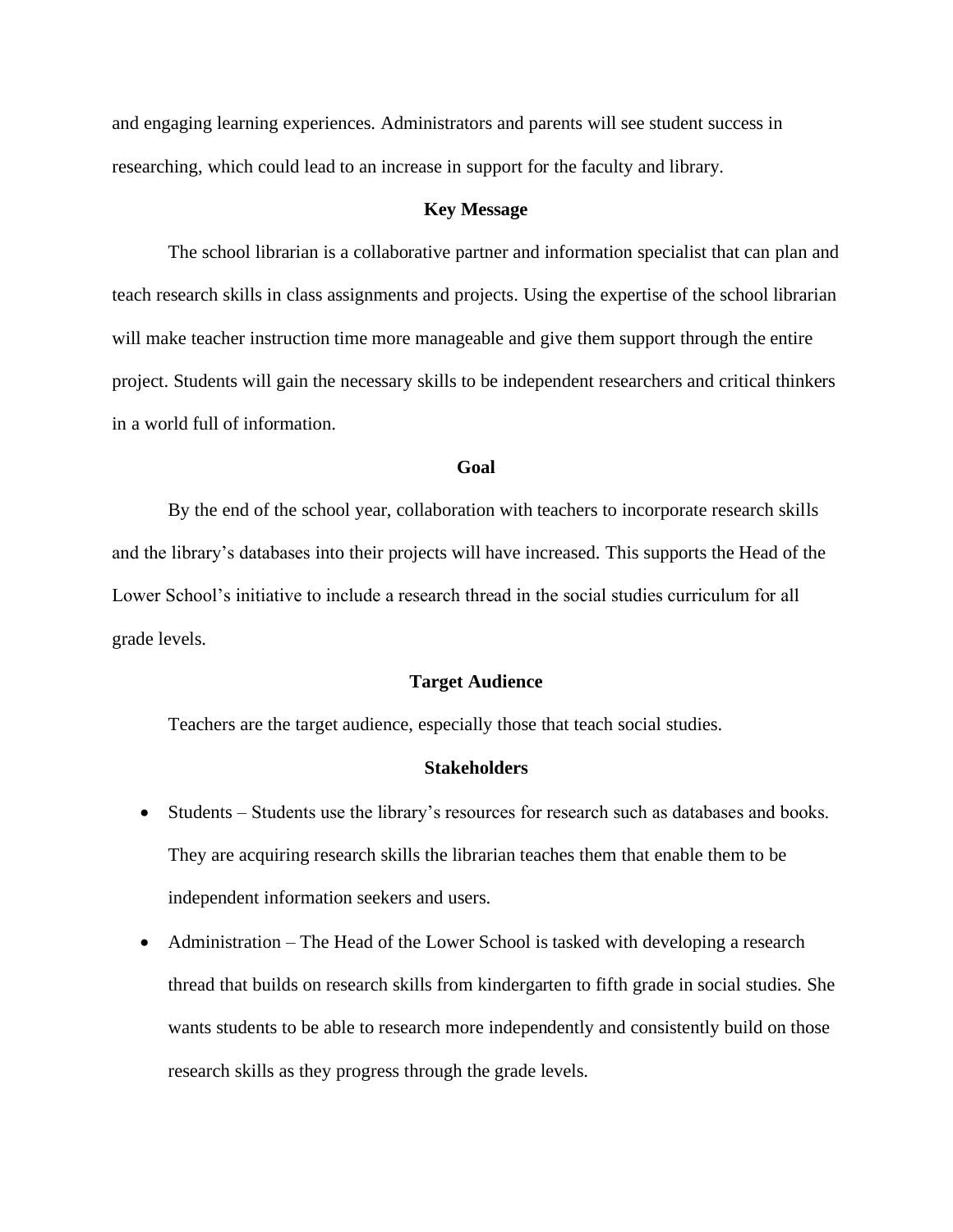- Teachers Teachers design student and class projects that require research but may not feel like experts at research. They also might not know the best resources to use in the library, so they do not use the library and librarian to their fullest potential.
- Parents Parents want their children to be effective researchers as it is a life skill. Parents are also involved in the school and support the students in their project showcases by attending culminating presentations and activities.

## **Activities**

## First Month

- Show the collaboration video and give handout to teachers at the faculty meeting.
- Give survey to teachers about collaboration on research.

## Second Month

- Show previous projects the librarian has collaborated on with other teachers at faculty meeting. Include testimonials from those teachers highlighting the positive experience.
- Teach students about the library's databases and how to access and use them in library classes.

## Third Month

- Give brief overview of all seven databases using PowerPoint presentation at faculty meeting. Point out students have been learning about these databases as well.
- Attend grade level meetings to guide teachers as they take an in-depth look at databases on their computers following the schedule below:
	- o First ten-day cycle visit with grades 3-5 to look at CultureGrams and Scholastic Go!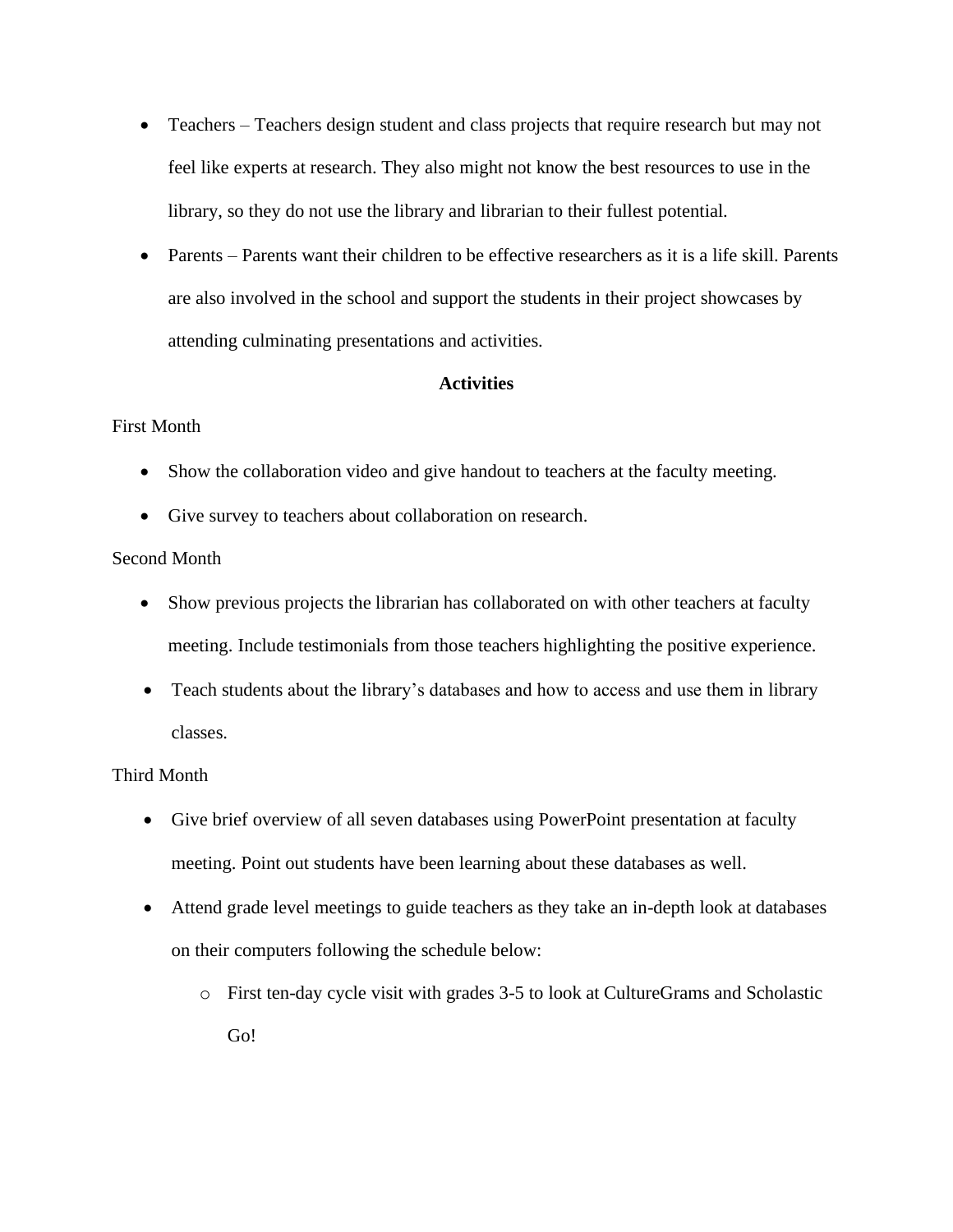- o Second ten-day cycle visit with grades 3-5 to look at World Book Student, PebbleGo Next, and Explora Primary.
- o Third ten-day cycle visit with grades K-2 to look at PebbleGo and World Book Kids.
- Post screencasts for each database to library page for teacher and student use.

Other Activities to include throughout the year

- At Back to School Night, have a display highlighting databases and students participating in research projects.
- Attend grade level meetings during the year to determine upcoming projects.
- In the monthly school newsletter, include what students have been accomplishing with research skills and projects.
- Attend content area department meetings during the year to share research projects that the librarian has been a collaborative partner.
- Attend any meetings where the social students research thread is discussed to learn about the continuum of skills being implemented.

## **Campaign Materials**

- Teacher research survey <https://forms.gle/zz2KCZz2X2d7omMj7>
- Project feedback form (Attached at end of document)
- Collaboration video <https://www.powtoon.com/c/dbImRvKP3MC/1/m>
- Research handout to faculty [https://www.canva.com/design/DADepfcg70A/dGxW4qieZXCf\\_VjZJK0LHA/view?utm](https://www.canva.com/design/DADepfcg70A/dGxW4qieZXCf_VjZJK0LHA/view?utm_content=DADepfcg70A&utm_campaign=designshare&utm_medium=link&utm_source=sharebutton) [\\_content=DADepfcg70A&utm\\_campaign=designshare&utm\\_medium=link&utm\\_source](https://www.canva.com/design/DADepfcg70A/dGxW4qieZXCf_VjZJK0LHA/view?utm_content=DADepfcg70A&utm_campaign=designshare&utm_medium=link&utm_source=sharebutton) [=sharebutton](https://www.canva.com/design/DADepfcg70A/dGxW4qieZXCf_VjZJK0LHA/view?utm_content=DADepfcg70A&utm_campaign=designshare&utm_medium=link&utm_source=sharebutton)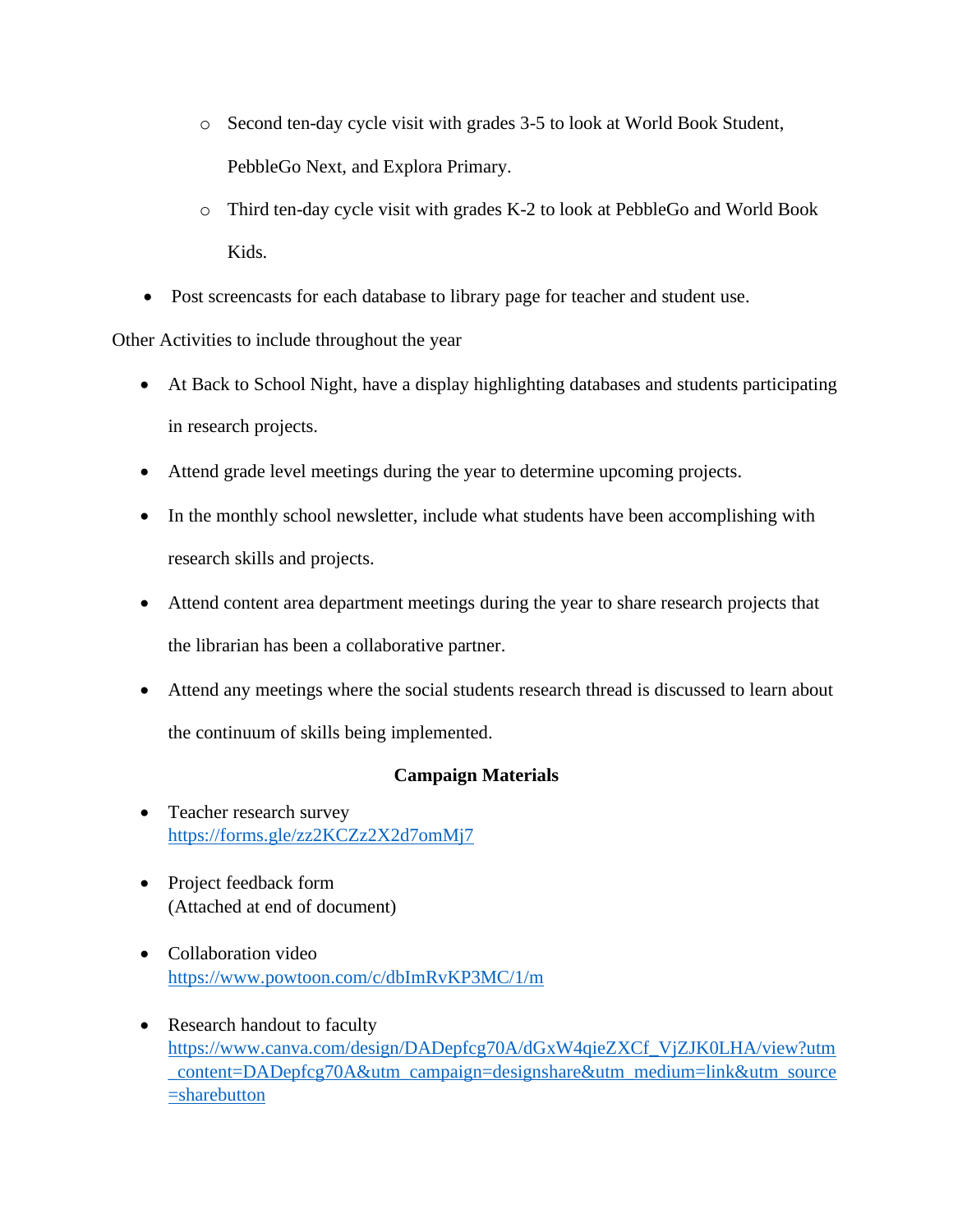- PowerPoint presentation for overview of databases (See PowerPoint file)
- School newsletter includes library section to highlight projects (Attached at end of document)
- Screencasts of databases

Sample of one for CultureGrams - <https://screencast-o-matic.com/watch/cqiihtOQww>

## **Future Advocacy Ideas**

1. Integrating educational technology for students and teachers to present information.

Weisburg, Hilda K. *Leading for School Librarians: There is no Other Option*. Neal-Schuman, 2017.

Once teachers and librarian collaborate on research skills, another opportunity to advocate for the library would be using more technology to enhance how students present their information from their research. The Lower School has a technology teacher that manages the Innovation Lab, so she might not use as wide a variety of technology as the librarian. Considering all the apps and web tools available as well as the knowledge of knowing where to find high quality tools, the librarian can work with teachers to increase student use of technology in their presentations. Through this educational technology advocacy, the librarian will promote collaboration even more.

2. Developing a Library Advisory Committee

Pickett, Jamie. "First Steps with a Library Advisory Committee." Knowledge Quest, vol. 42, no. 1, Sept./Oct. 2013, pp. 14-17, [www.ala.org/aasl/sites/ala.org.aasl/files/content/aaslpubsandjournals/knowledgeq](http://www.ala.org/aasl/sites/ala.org.aasl/files/content/aaslpubsandjournals/knowledgequest/docs/KQ%20SeptOct13%20FINAL_TAGGED_REDUCED.pdf) [uest/docs/KQ%20SeptOct13%20FINAL\\_TAGGED\\_REDUCED.pdf.](http://www.ala.org/aasl/sites/ala.org.aasl/files/content/aaslpubsandjournals/knowledgequest/docs/KQ%20SeptOct13%20FINAL_TAGGED_REDUCED.pdf)

Forming a Library Advisory Committee would allow the librarian to gain insight

into what all users expect from the library. This committee would enhance the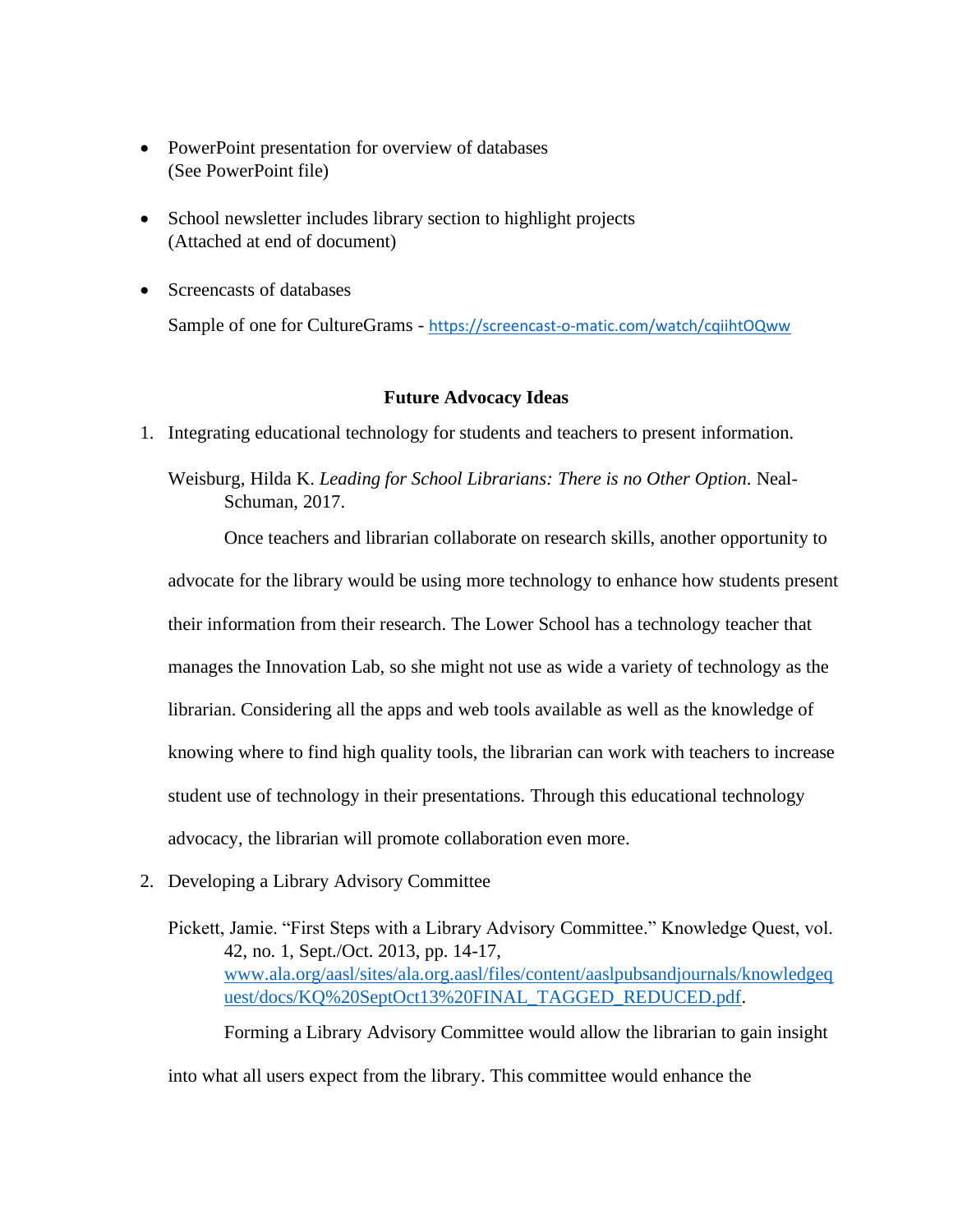collaboration already taking place by giving feedback to the librarian from different perspectives. By meeting on a regular basis, changes can take place as needed and probably sooner than before. The library would truly belong to everyone because the librarian can discuss possible decisions with a representative group of all stakeholders. Even students would be committee members, but most likely a couple of fifth graders. Students would ultimately benefit since they are the main library users.

- 3. Summer Access
	- Baren, Melody. "Trend Alert: More school Libraries Staying Open All Summer." School Library Journal, 24 Jun. 2016, [www.slj.com/?detailStory=trend-alert-more](http://www.slj.com/?detailStory=trend-alert-more-school-libraries-staying-open-all-summer)[school-libraries-staying-open-all-summer.](http://www.slj.com/?detailStory=trend-alert-more-school-libraries-staying-open-all-summer)

More open hours mean students have more access to the library's resources. Students can check out books about topics they want to explore more, possibly ones they learned about during the school year. The school library will have a collection based on student interest and the curriculum. The librarian knows the students as readers and can provide reader's advisory services. Students and families can spend time exploring the library's resources and asking questions with the guidance of the school librarian. Teachers can schedule planning time over the summer with the librarian, which supports the research projects taking place during the school year. Through summer access, the librarian promotes reading and information literacy.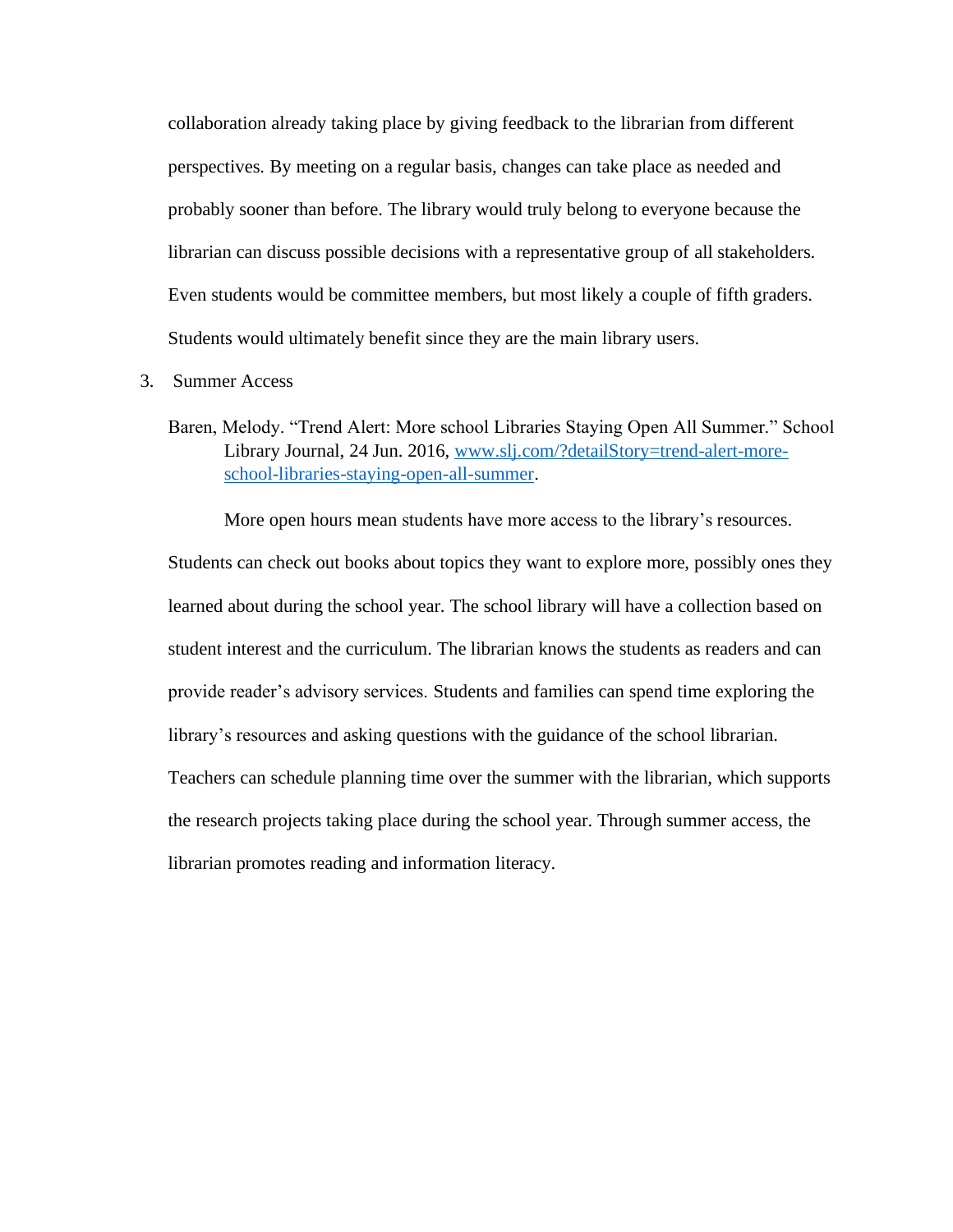## **Examples of Campaign Materials**

School Newsletter Library Section

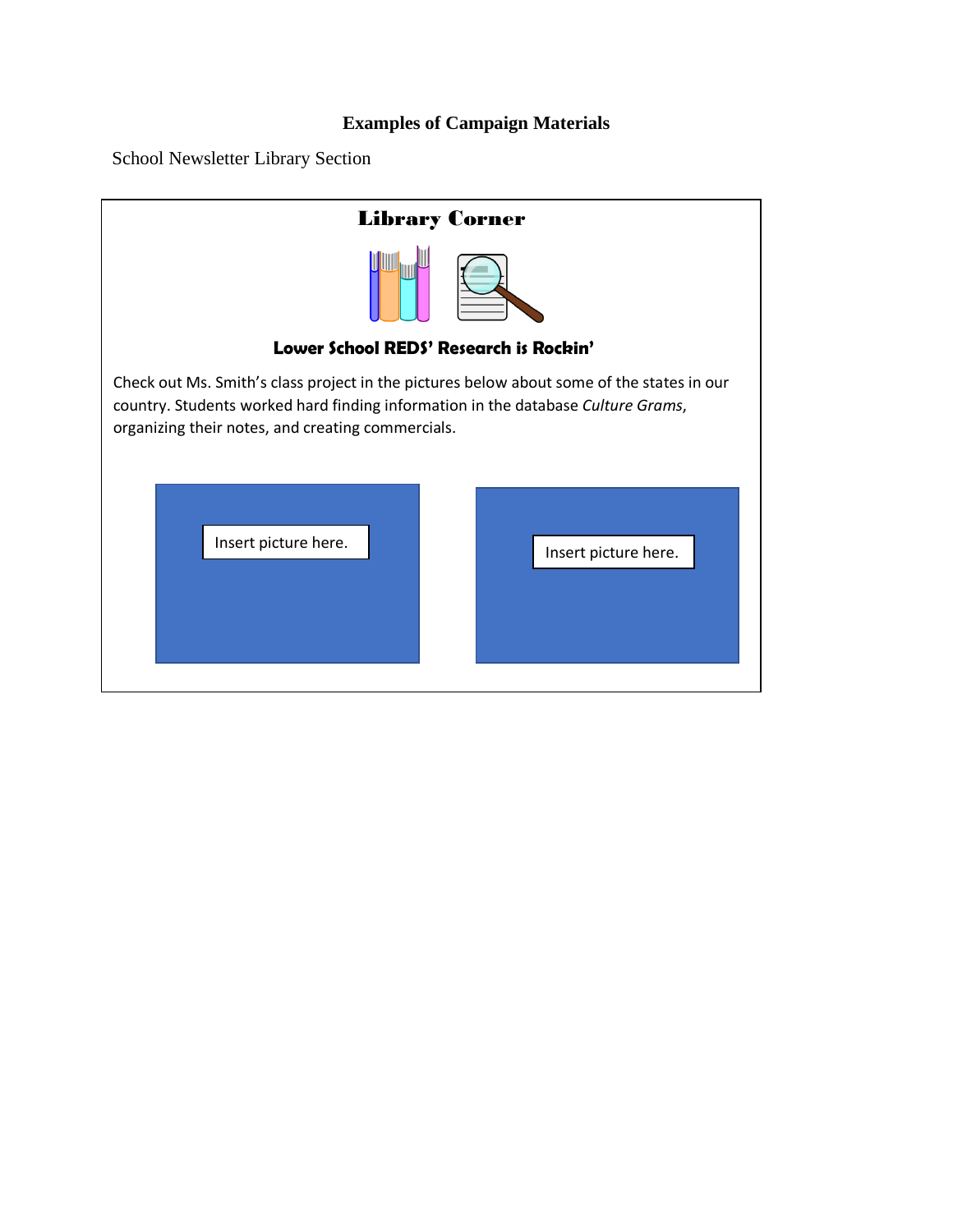# **Project Feedback Form**

| Name | $\sim$ $\sim$ $\sim$ $\sim$<br>۱۱۵ تا | 74 I H |
|------|---------------------------------------|--------|
| ___  |                                       | È      |

- 1. What parts of collaboration went well? Check all that apply.
	- \_\_\_\_\_ Communication
	- \_\_\_\_\_ Planning sessions
	- **\_\_\_\_\_\_** Lesson Instruction
	- \_\_\_\_\_ Student success with skills taught
	- \_\_\_\_\_ Other: Explain\_\_\_\_\_\_\_\_\_\_\_\_\_\_\_\_\_\_\_\_\_\_\_\_\_\_\_\_\_\_\_\_\_\_\_\_\_\_\_\_\_\_\_\_\_\_\_\_\_\_\_\_\_\_
- 2. What parts of collaboration could use improvement? Check all that apply.
	- \_\_\_\_\_ Communication
	- \_\_\_\_\_ Planning sessions
	- **\_\_\_\_\_\_** Lesson Instruction
	- \_\_\_\_\_ Student success with skills taught
	- Other: Explain
- 3. List suggestions for improvements.

4. Briefly reflect on the quality of student outcomes in their research.